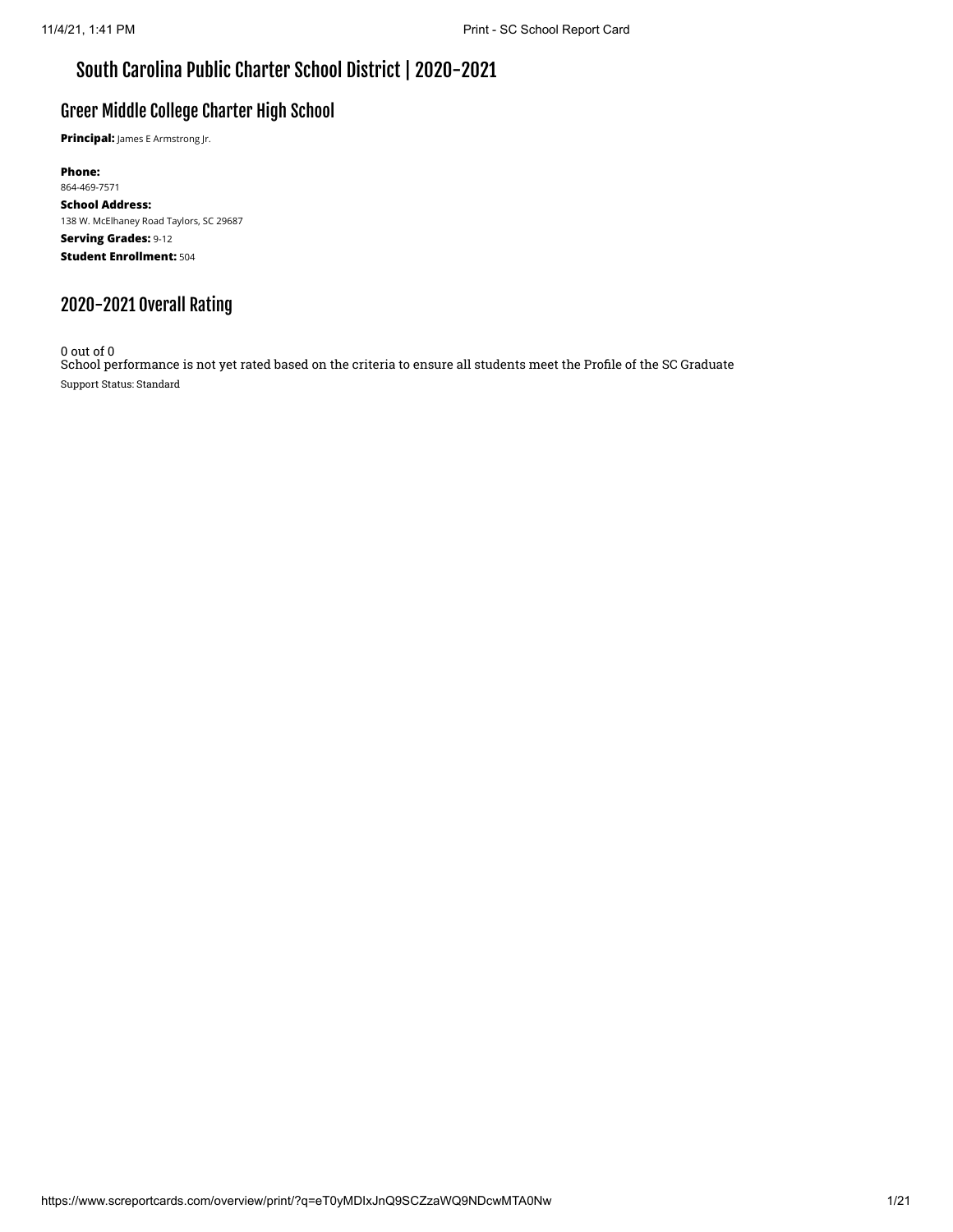### Academic Achievement

This indicator displays the End-of-Course test results for students in the four-year on-time graduation cohort file (includes graduates and non-graduates).

**NOTE: Additional Achievement results disaggregated across subgroups can be found in the section of this website.**

### Overall Student Performance

#### **End-of-Course Assessment Results in English 1 and Algebra 1**

English - Scoring C or Higher



#### Additional Information

|                          | Our School | <b>Change from Last Year</b> |
|--------------------------|------------|------------------------------|
| Prime instructional time | 88.9       | N/A                          |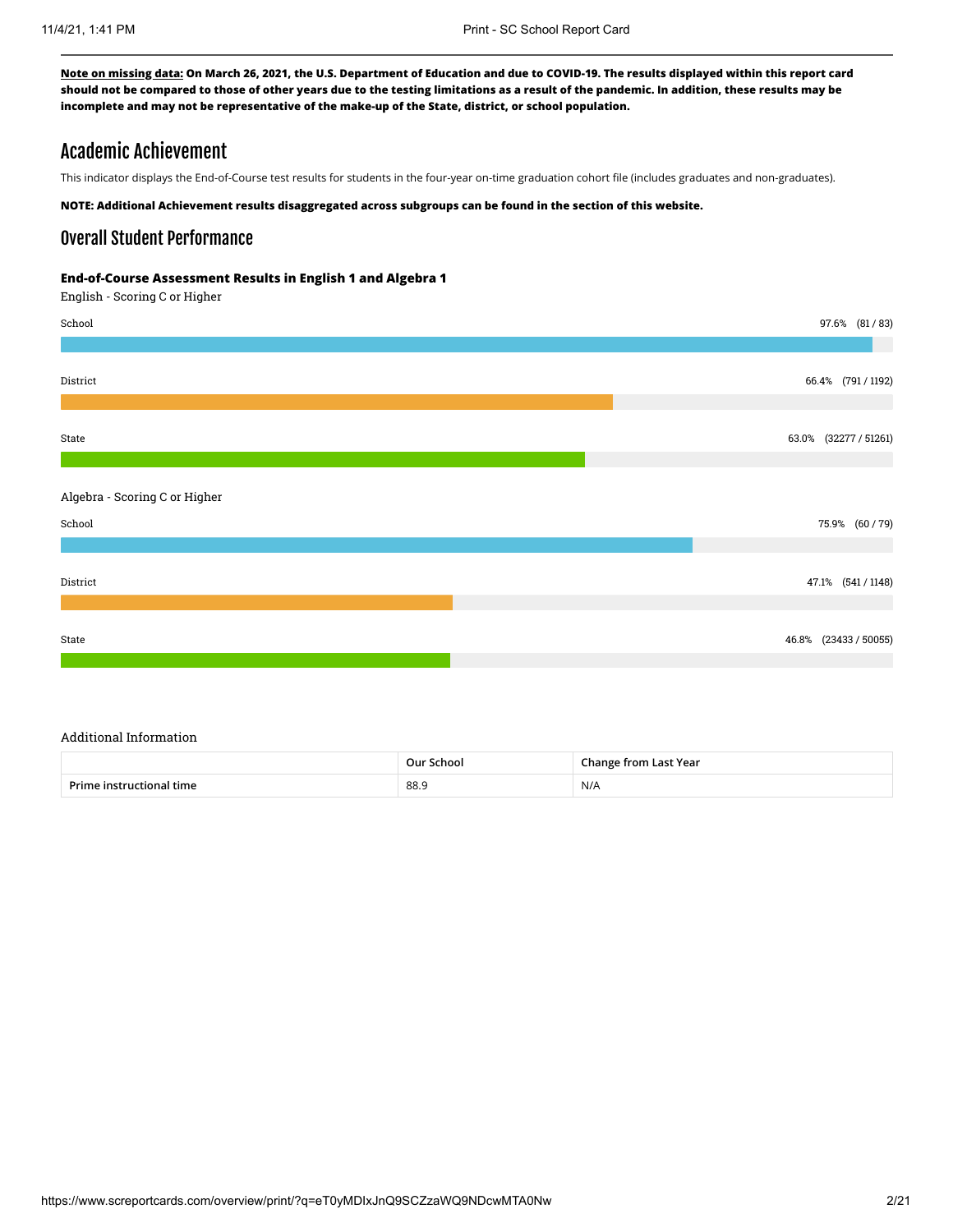$\mathsf C$ 

 $\mathsf D$ 

 $\overline{F}$ 

Ò

 $\overline{5}$ 

 $\overline{10}$ 

 $\overline{15}$ 

 $\frac{1}{20}$ 

 $\frac{1}{25}$ 

 $35$ 

 $30^{\circ}$ School District State  $40^{\circ}$ 

 $\overline{45}$ 

 $\overline{50}$ 

 $55^{\circ}$ 

# Academic Achievement

### Details Student Performance across District and State

#### **End-of-Course Assessment Results in English 1 and Algebra 1** English

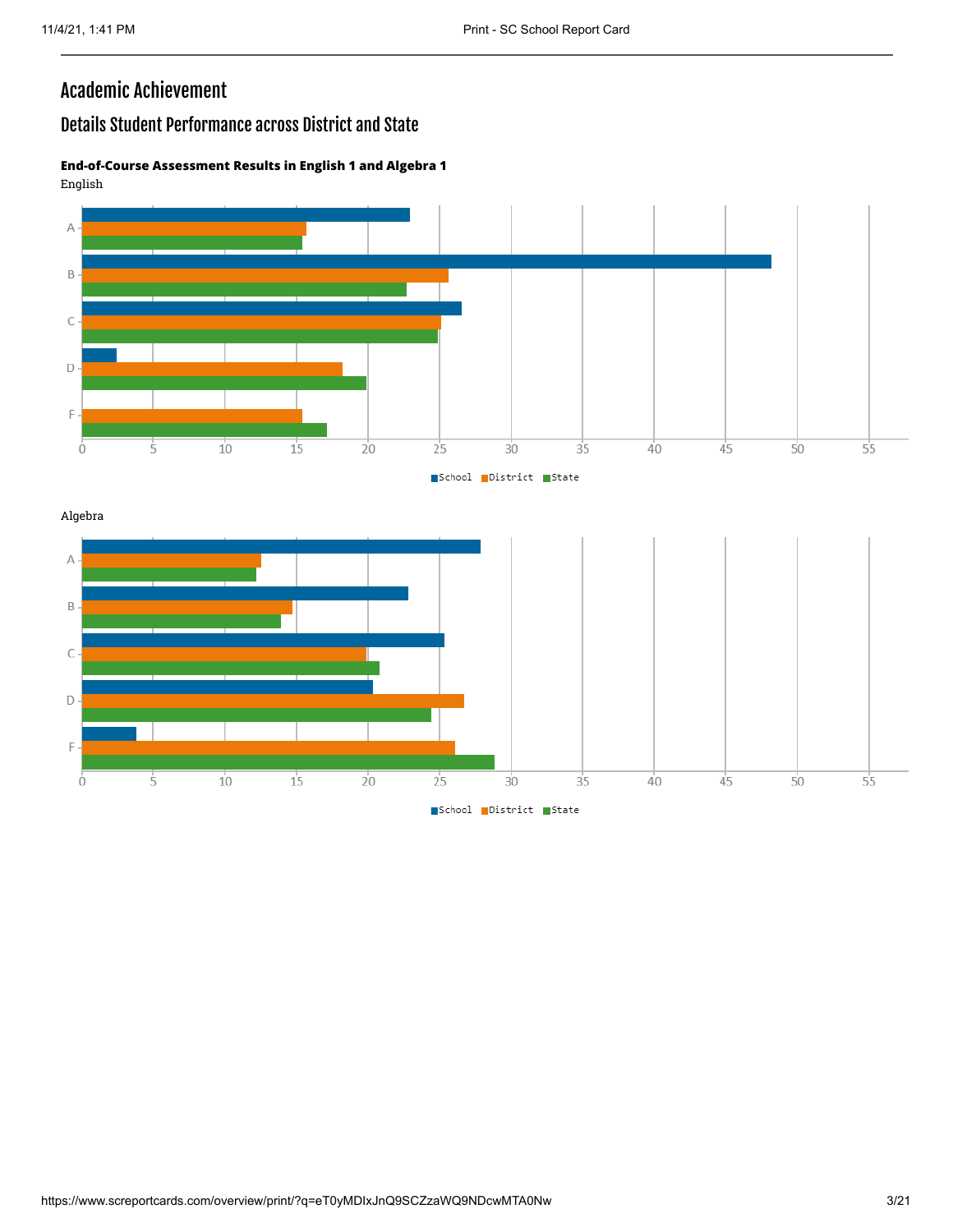# Academic Achievement



# Participation Rate by Subgroup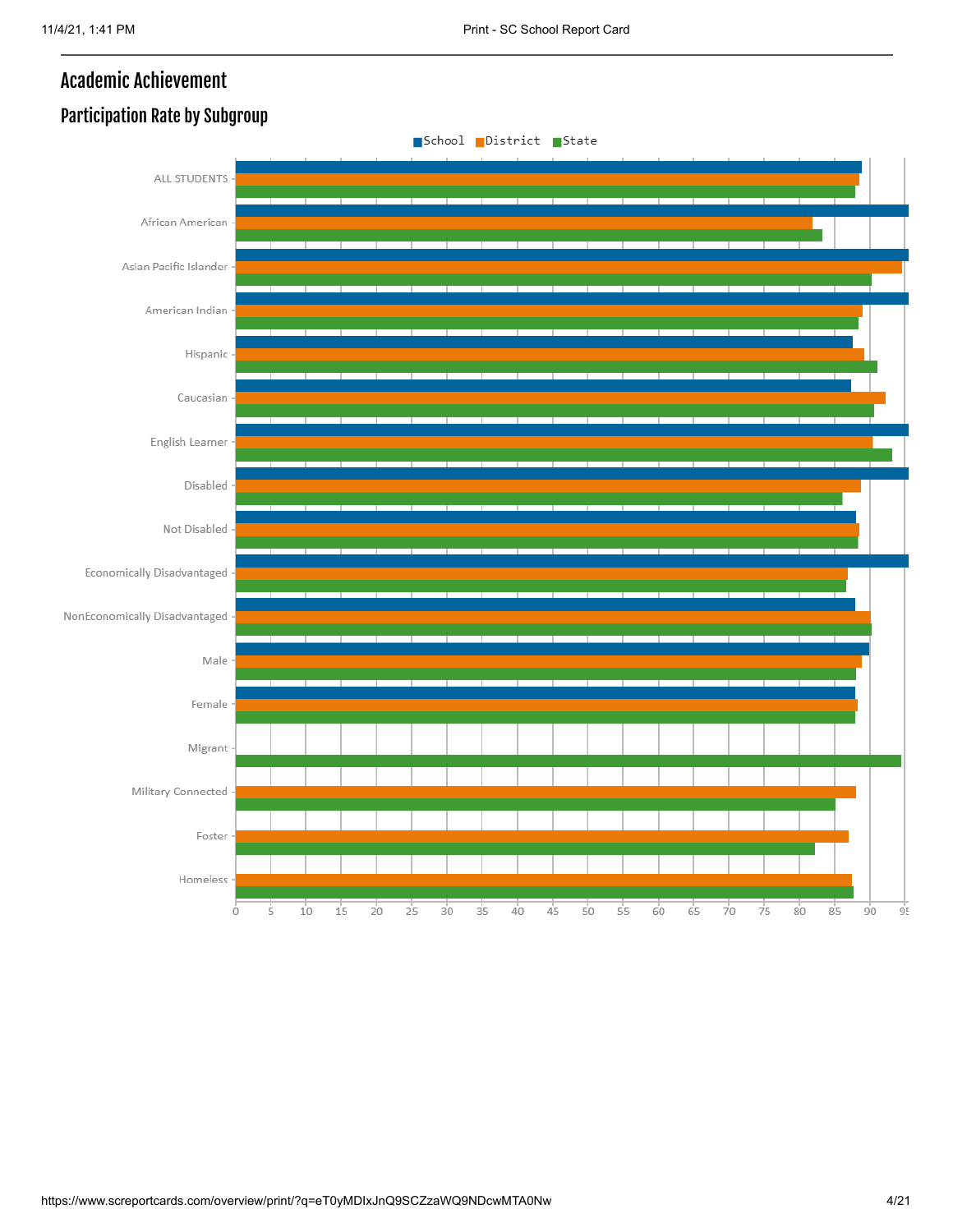### Preparing for Success

This indicator displays the End-of-Course test results for students in the four-year on-time graduation cohort file (includes graduates and non-graduates) .

### Overall Student Performance

#### **End-of-Course Assessment Results in Biology and US History and the Constitution**

Biology - Scoring C or Higher

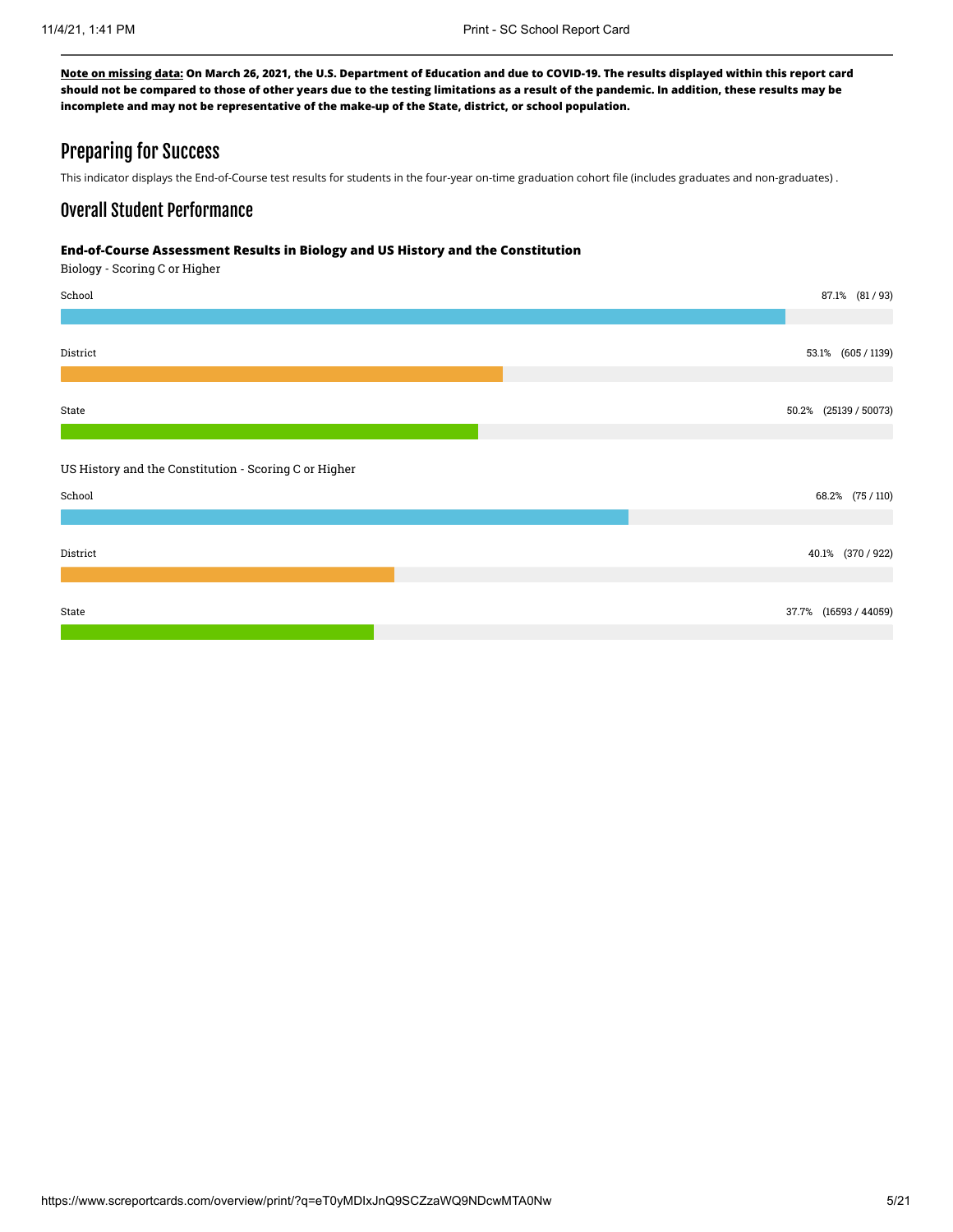#### Additional Information **High School**

|                                                                                                                                 |      | School |  |
|---------------------------------------------------------------------------------------------------------------------------------|------|--------|--|
|                                                                                                                                 | %    | N      |  |
| Percentage of students enrolled in a US Government course who score at or above the designated passing score on the civics test | 98.5 |        |  |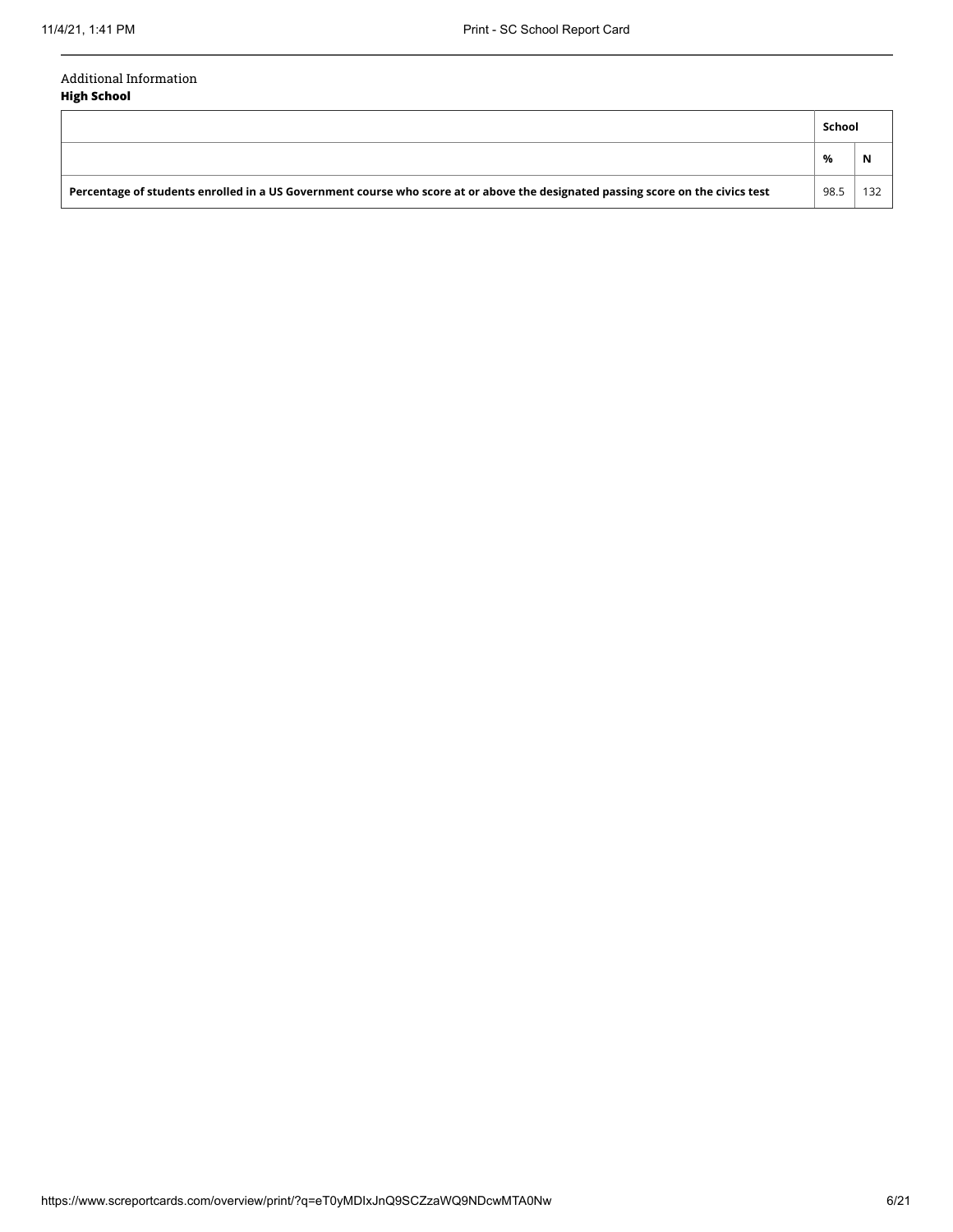# Preparing for Success

# Details Student Performance across District and State

#### **End-of-Course Assessment**

Biology



*Note: Results from alternate assessments were included in the calculations where available.*



#### US History and the Constitution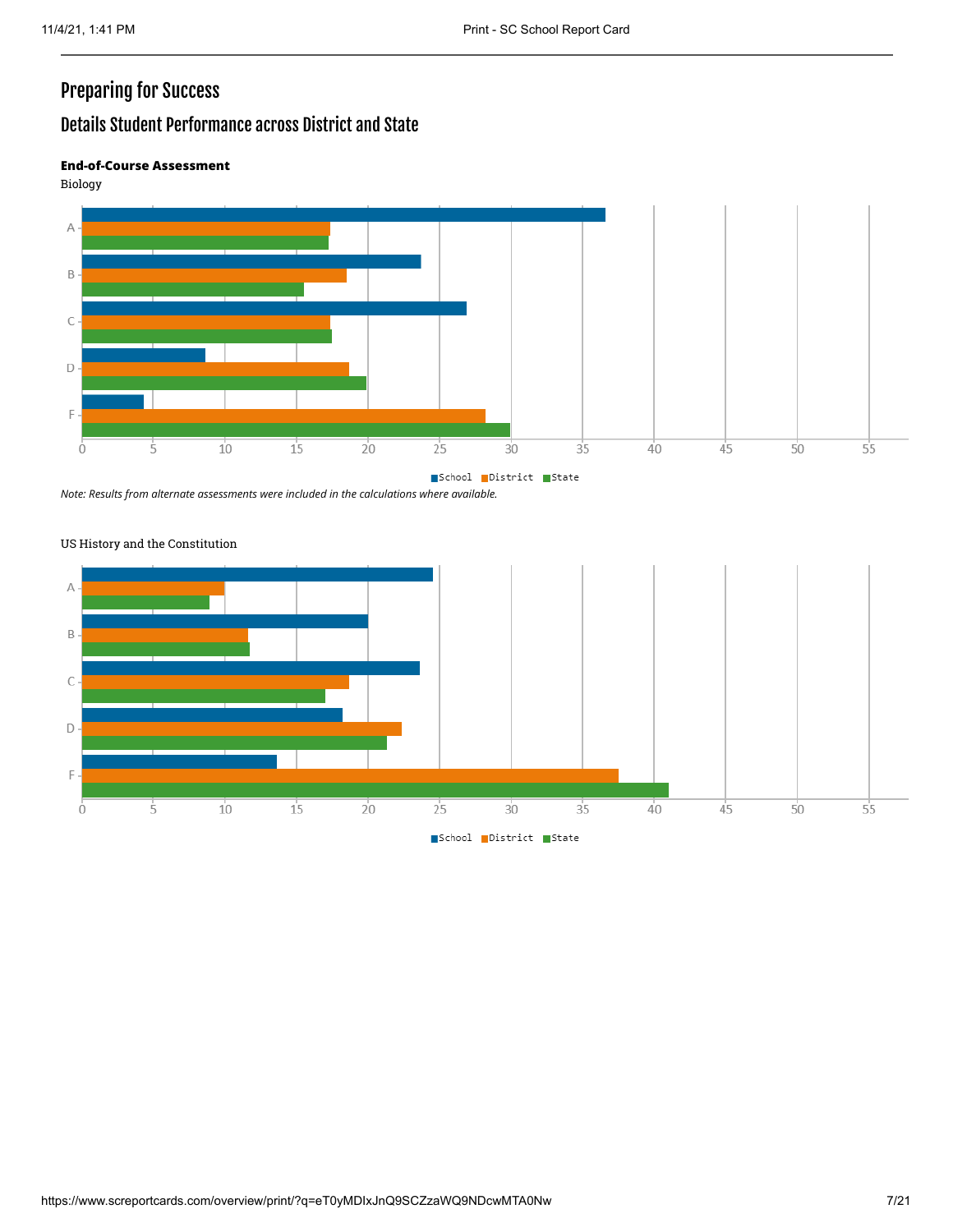# English Learners' Progress

# English Learners -

The goal is that students who are learning the English language will become proficient in English within at least five years of their initial enrollment in public schools.

#### **Percent of EL Students who met progress toward proficiency target**

| 43.9% |
|-------|
|       |
| 31.7% |
|       |

| Percent of EL Students who Met Progress Toward Proficiency Target |          |
|-------------------------------------------------------------------|----------|
| Number of EL Students who Met Progress Toward Proficiency Target  | Data N/A |
| Number of EL Students Assessed                                    |          |
| Number of EL Students in EL Subgroup                              |          |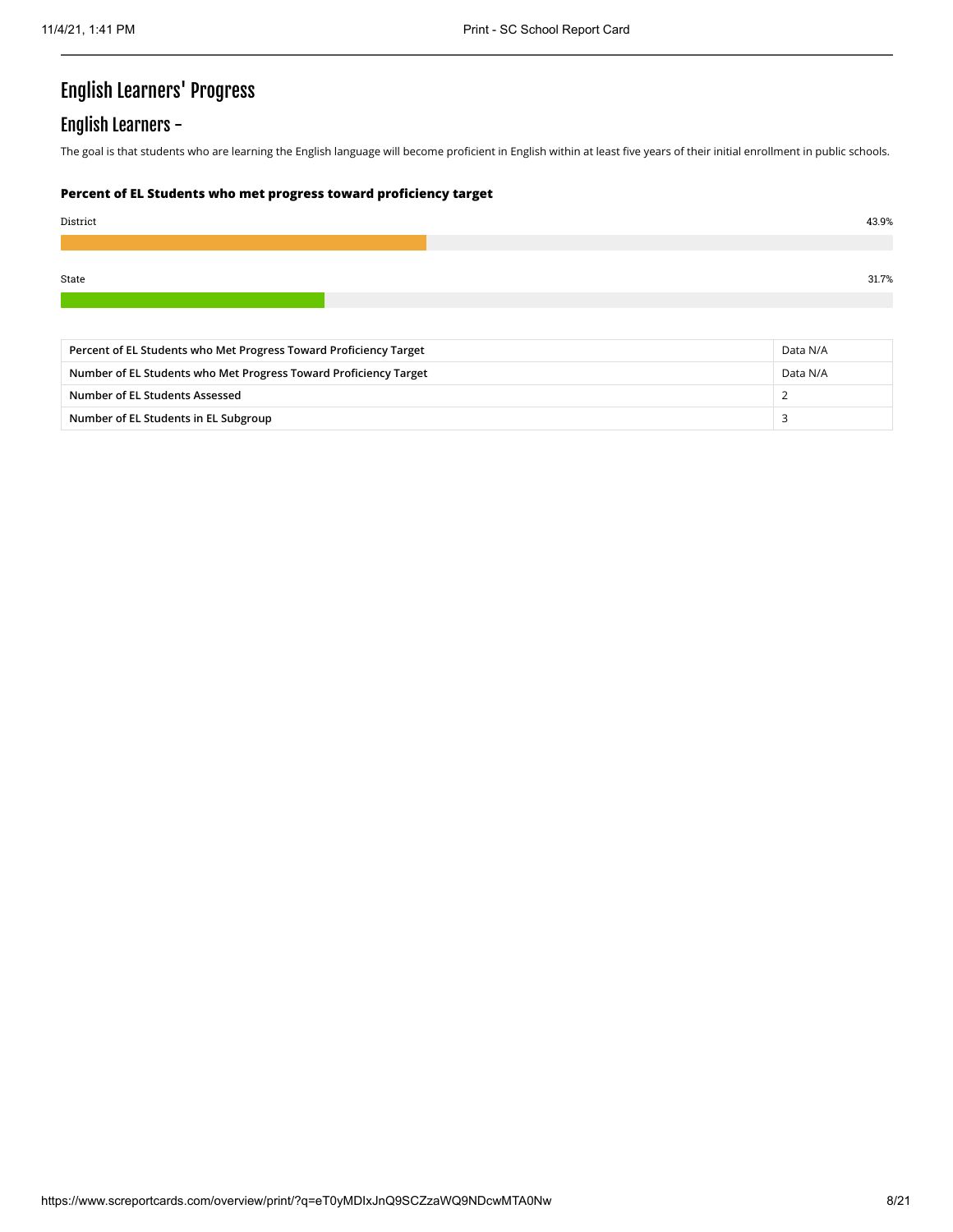# Graduation Rate

# On-Time Graduation Rate



#### School Four-Year Cohort Graduation Rate

|          | 2018 | 2019 | 2020  | 2021  |
|----------|------|------|-------|-------|
| School   | 96.0 | 98.9 | 100.0 | 100.0 |
| District | 63.5 | 72.3 | 71.2  | 75.9  |
| State    | 81.0 | 81.7 | 82.2  | 83.3  |

#### Additional Information

|                            | Our School | Change from Last Year |
|----------------------------|------------|-----------------------|
| <b>Annual Dropout Rate</b> | 0.0        | No change             |
| Dropout Recovery Rate      | N/AV       | N/A                   |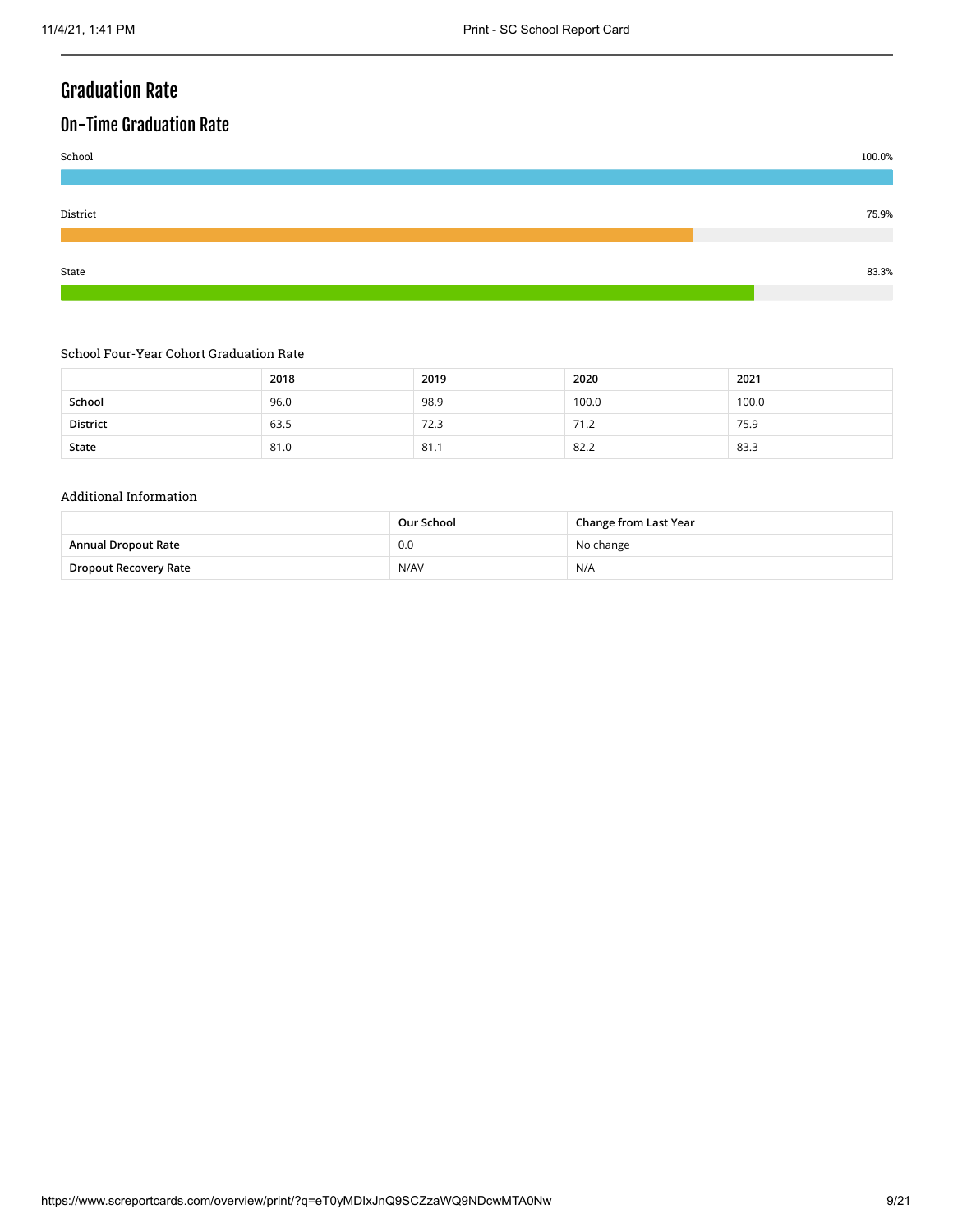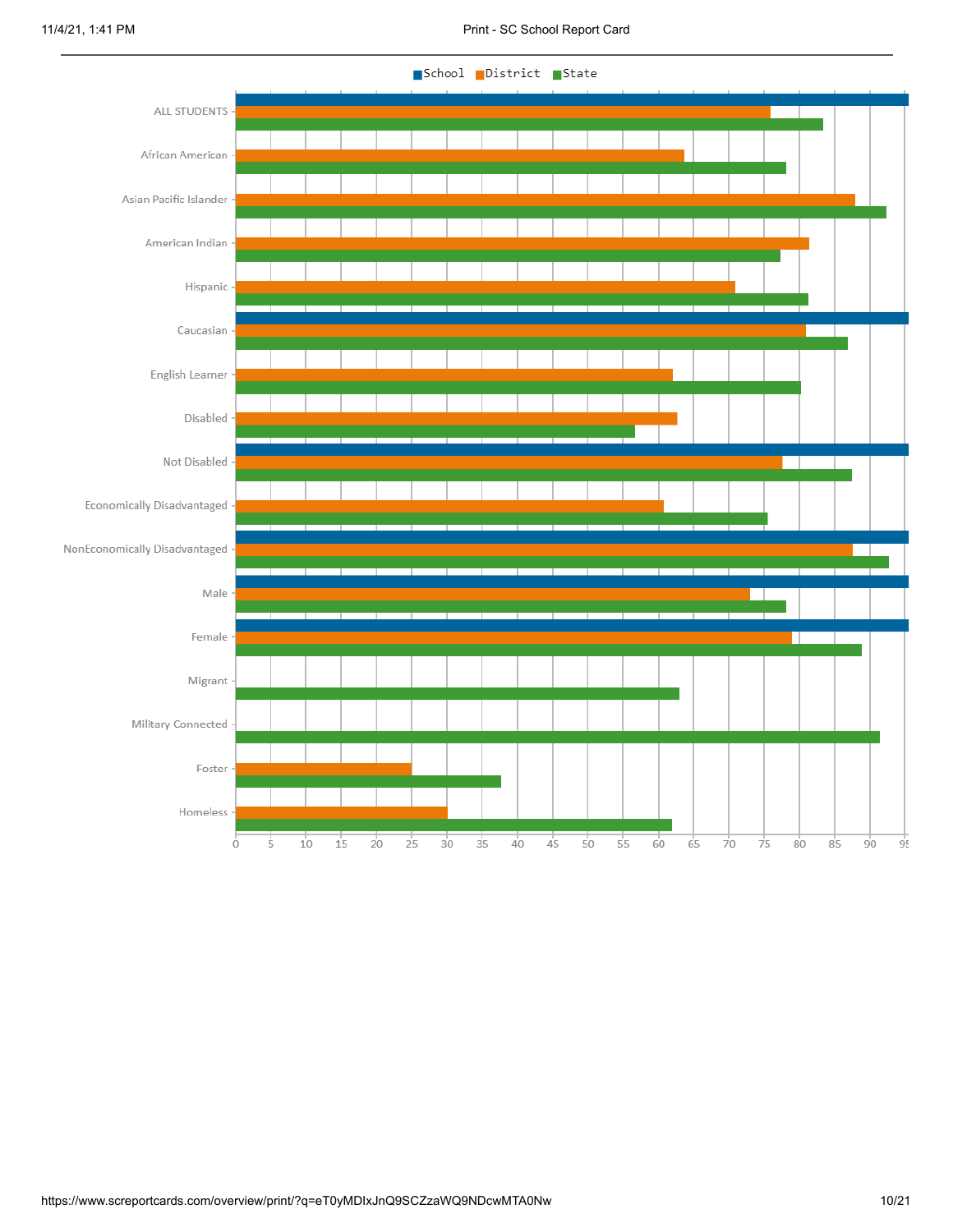#### **College and Career Readiness**

| Students in the graduation cohort who are college OR career ready  |  | 94.9% (93/98)   |
|--------------------------------------------------------------------|--|-----------------|
|                                                                    |  |                 |
| Students in the graduation cohort who are college AND career ready |  | 77.6% (76 / 98) |
|                                                                    |  |                 |
| Students in the graduation cohort who are college ready            |  | 82.7% (81/98)   |
|                                                                    |  |                 |
| Students in the graduation cohort who are career ready             |  | 89.8% (88/98)   |
|                                                                    |  |                 |

*Note: The new CCR results (as of 2020) cannot be compared to that of previous years because the cohort of students measured has changed from graduates to all students in the four year on-time graduation cohort (graduates and non graduates).*

#### Additional Information

|                                                                                                                                                                                                             | Our<br>School | Change from<br>Last Year |
|-------------------------------------------------------------------------------------------------------------------------------------------------------------------------------------------------------------|---------------|--------------------------|
| Percentage of Students from prior year graduating class enrolled in a two- or four-year college or technical college pursuing an<br>associates degree, certificate, or diploma in Fall following graduation | 90.0          | Down from<br>90.1        |
| Number of students in the graduation cohort who have completed FAFSA forms                                                                                                                                  | 71            | Down from<br>78          |
| Percent of students in the graduation cohort completing college applications                                                                                                                                | 96.9          | Down from<br>100.0       |
| Percent of students in the graduation cohort eligible for LIFE scholarship                                                                                                                                  | 38.8          | Down from<br>98.9        |
| Percent of students in the graduation cohort eligible for Palmetto Fellows scholarship                                                                                                                      | 10.2          | Down from<br>13.3        |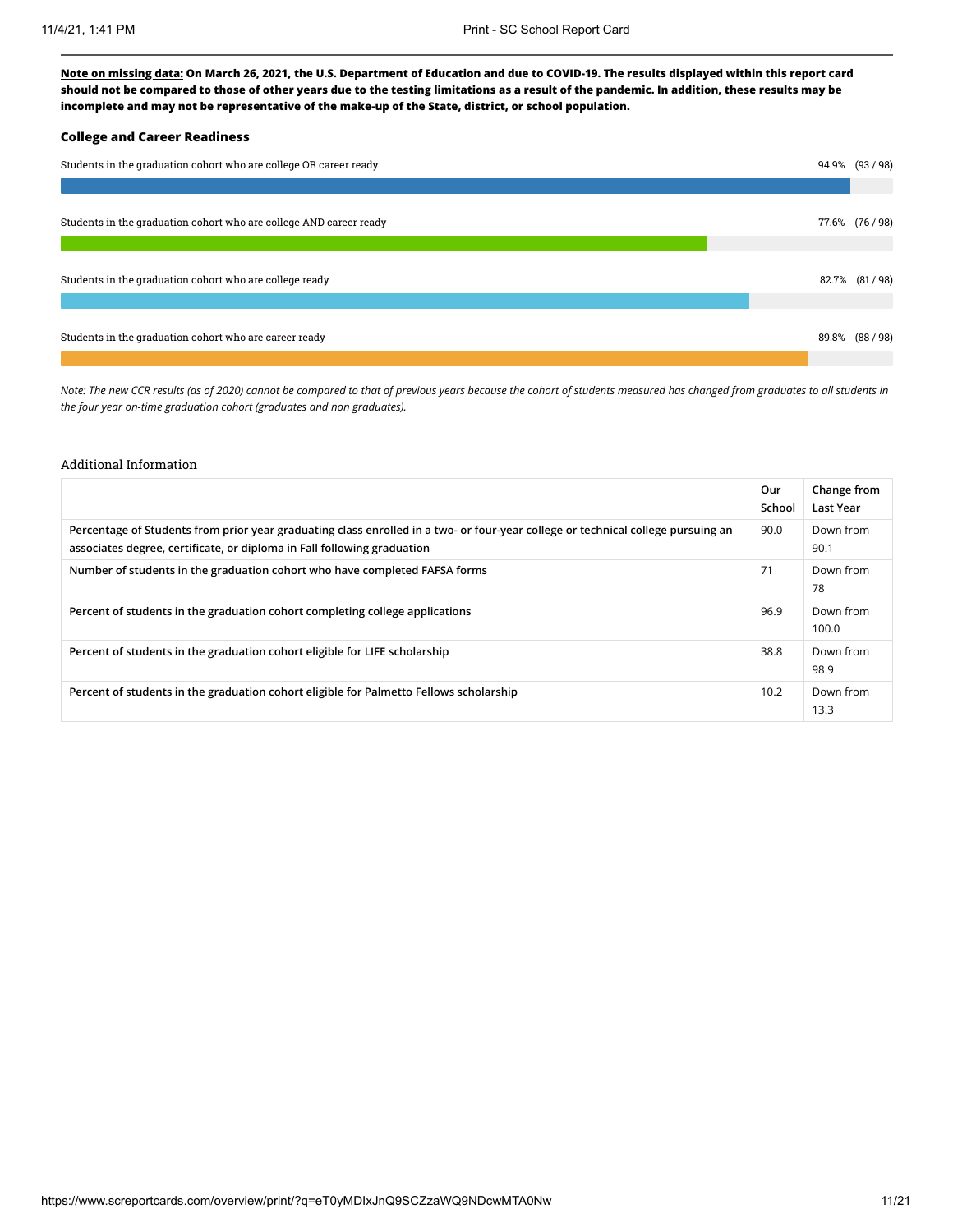| <b>Career and Technical Education (CTE)</b>         |          |
|-----------------------------------------------------|----------|
|                                                     | Number   |
| Students enrolled in CTE courses                    | 286      |
| <b>CTE</b> completers                               | 9        |
| Total students earning national or state credential | Data N/A |
| Industry Credentials earned by Career Cluster       |          |
| (A student may have earned multiple credentials)    |          |
| <b>Agriculture Food and National Resources</b>      | Data N/A |
| <b>Architecture &amp; Construction</b>              | Data N/A |
| Arts, A/V Technology & Communications               | Data N/A |
| <b>Business Management &amp; Administration</b>     | Data N/A |
| <b>Education &amp; Training</b>                     | Data N/A |
| Finance                                             | Data N/A |
| <b>Government &amp; Public Administration</b>       | Data N/A |
| <b>Health Science</b>                               | Data N/A |
| <b>Hospitality &amp; Tourism</b>                    | Data N/A |
| <b>Human Services</b>                               | Data N/A |
| <b>Information Technology</b>                       | Data N/A |
| Law, Public Safety, Corrections & Security          | Data N/A |
| Manufacturing                                       | Data N/A |
| Marketing                                           | Data N/A |
| Science, Technology, Engineering & Mathematics      | Data N/A |
| Transportation, Distribution & Logistics            | Data N/A |
| Other *                                             | Data N/A |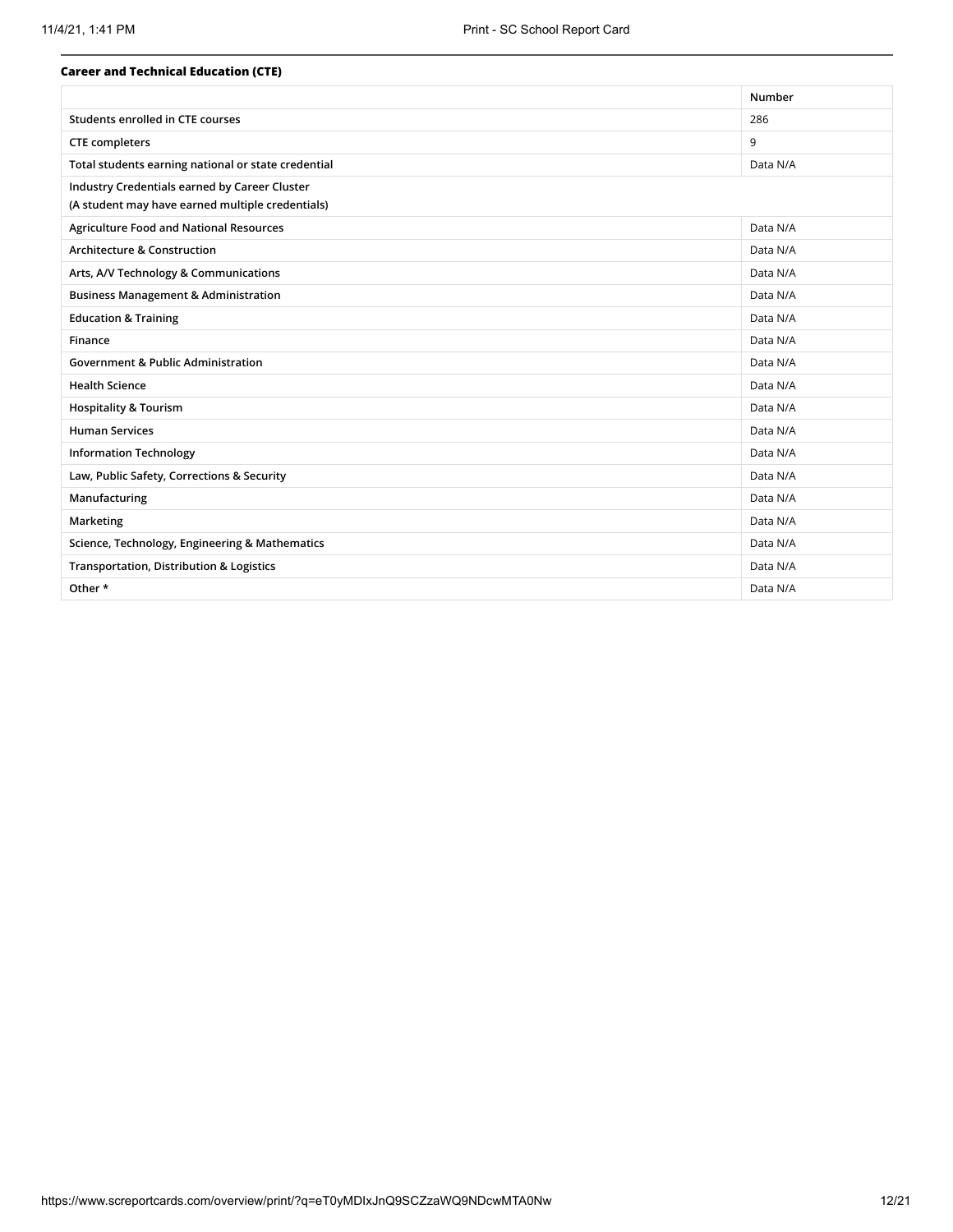#### **College and Career Readiness Details**

### College Ready

| Students in the graduation cohort who are college ready                                                          | 82.7% (81/98)    |
|------------------------------------------------------------------------------------------------------------------|------------------|
|                                                                                                                  |                  |
| Students in the graduation cohort who achieved an ACT composite score of 20 or higher                            | 58.2% (57/98)    |
| Students in the graduation cohort who achieved an SAT score of 1020 or higher                                    | 63.3% (62/98)    |
| Students in the graduation cohort who earned an Advanced Placement (AP) score of three or higher                 | $5.1\%$ $(5/98)$ |
| Students in the graduation cohort who earned an International Baccalaureate (IB) score of four or higher         | $0.0\%$ $(0/98)$ |
| Students in the graduation cohort who completed six hours of dual credit course work with a grade of C or higher | 72.4% (71/98)    |

# Career Ready

| Students in the graduation cohort who are career ready                                                                  |         |                  |
|-------------------------------------------------------------------------------------------------------------------------|---------|------------------|
|                                                                                                                         |         |                  |
| Students in the graduation cohort who have completed Career and Technical Education (CTE) with certification            |         | $2.0\%$ $(2/98)$ |
| Students in the graduation cohort who completed a state-approved work-based learning experience                         | $1.0\%$ | (1/98)           |
| Students in the graduation cohort who earned a platinum, gold, or silver certificate on the career readiness assessment |         | 89.8% (88/98)    |
| Students in the graduation cohort who took the ASVAB and scored 31 or higher                                            |         | $0.0\%$ $(0/98)$ |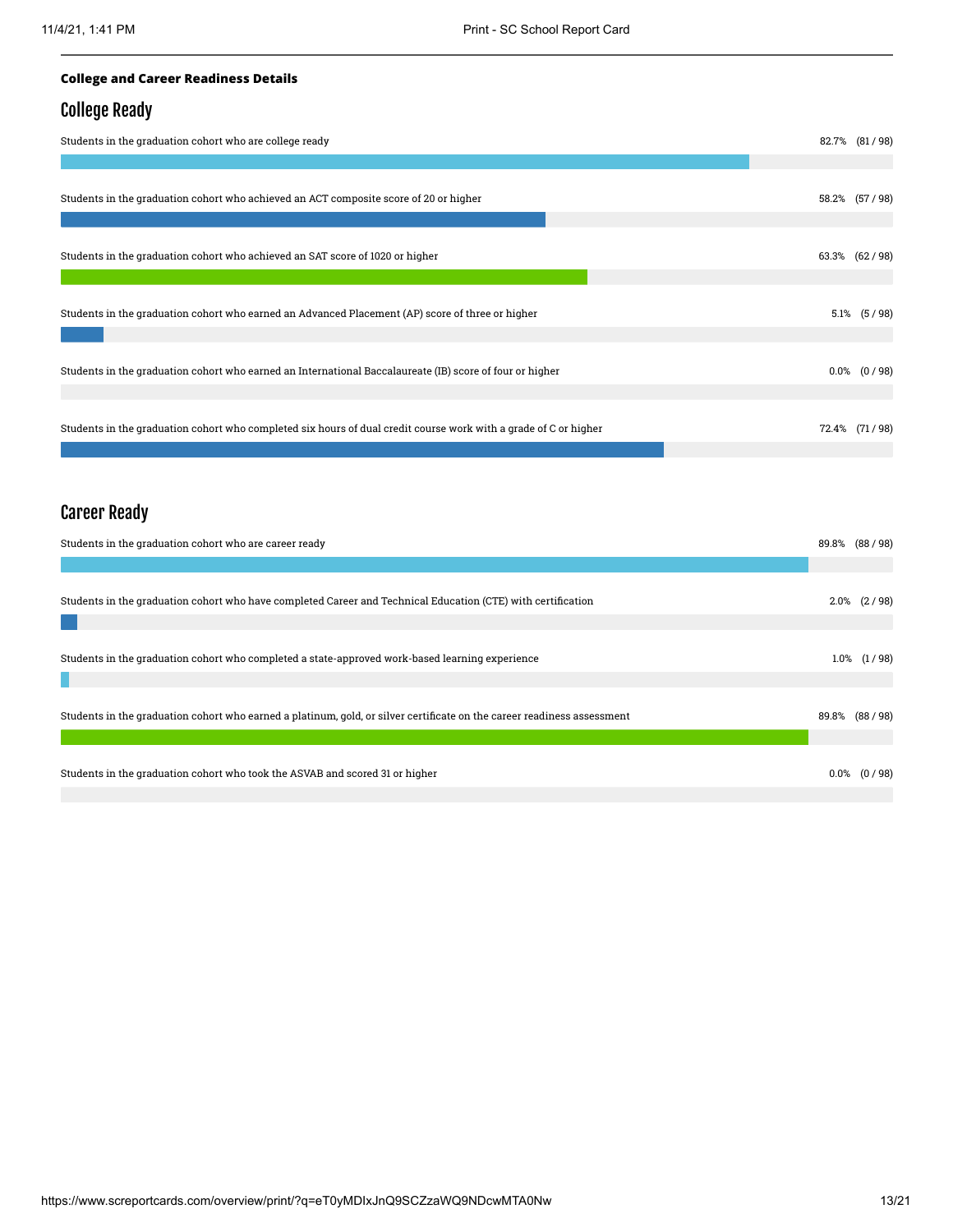#### **The ACT**

**Average ACT Score Achieved by Students During the 2020-2021 School Year**







#### **Percent of Students Meeting ACT College-Ready Benchmarks**

| <b>English Benchmark Score: 18</b> | <b>Math Benchmark Score: 22</b> | <b>Reading Benchmark Score: 22</b> | Science Benchmark Score: 23 | <b>All 4 Subjects</b> |
|------------------------------------|---------------------------------|------------------------------------|-----------------------------|-----------------------|
| 74.40                              | 42.70                           | 61.00                              | 43.90                       | 28.00                 |

 $ACT^{\circledast}$  benchmarks are scores on the ACT subject-area tests that represent the level of achievement required for students to have a 50% chance of obtaining a B or higher or about a 75% chance of obtaining a C or higher in corresponding credit-bearing first-year college courses. The ACT is a registered trademark of ACT, Inc.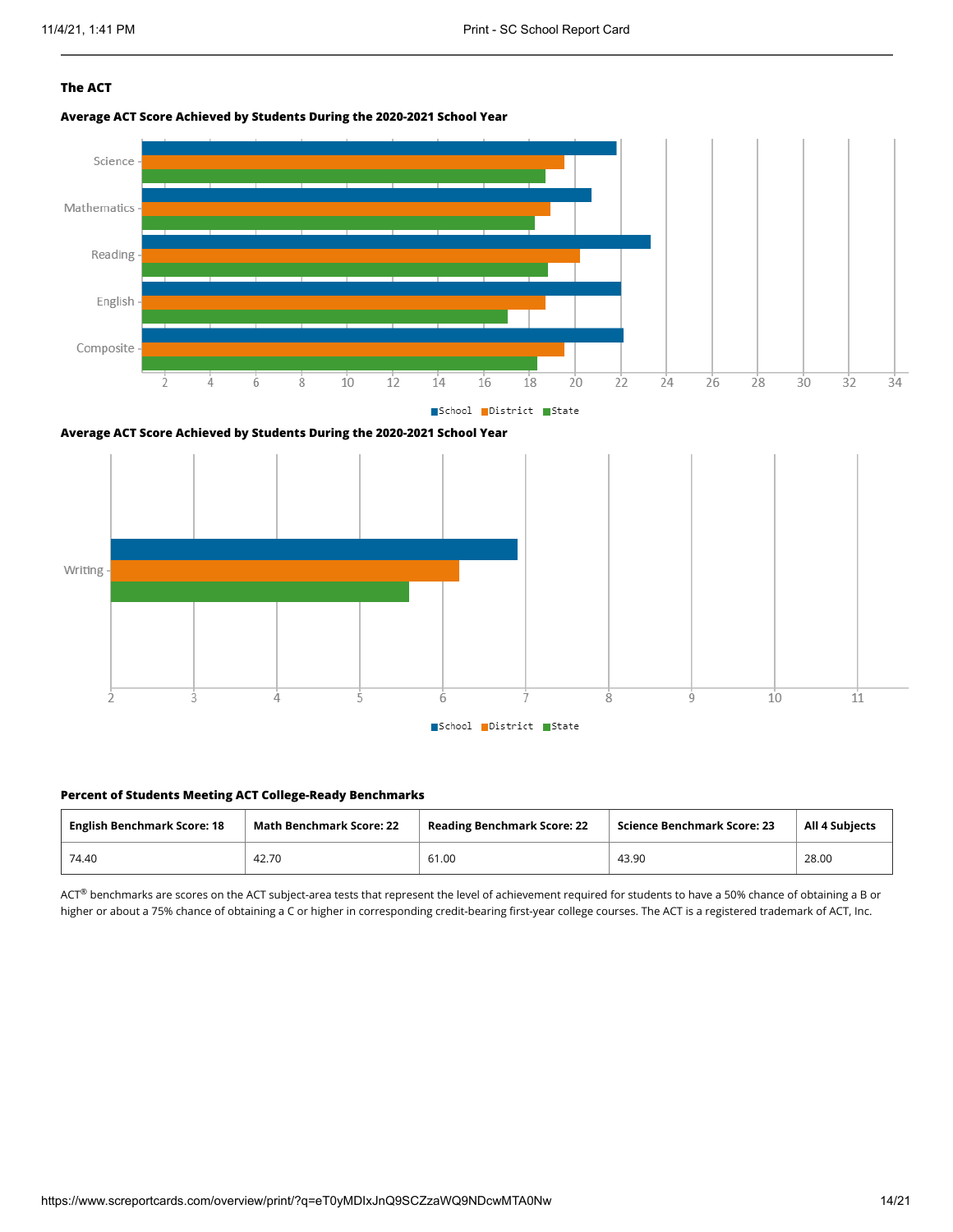

#### **Percent and Number of Students Taking Career Readiness Assessment and Earning Ready to Work (R2W) Certificate**

|                        | <b>Total number of</b><br>students who tested<br>on all three tests. | Students who<br>did NOT receive<br>a Certificate |      | Students who<br>DID receive a<br>Certificate |       | Students who<br>received a<br>bronze<br>Certificate |      | Students who<br>received a<br>silver<br>Certificate |       | Students who<br>received a gold<br>Certificate |      | Students who<br>received a<br>platinum<br>Certificate |             |
|------------------------|----------------------------------------------------------------------|--------------------------------------------------|------|----------------------------------------------|-------|-----------------------------------------------------|------|-----------------------------------------------------|-------|------------------------------------------------|------|-------------------------------------------------------|-------------|
|                        | N                                                                    | %                                                | N    | %                                            | N     | $\frac{9}{6}$                                       | N    | $\%$                                                | N     | $\%$                                           | N    | %                                                     | N           |
| Our<br><b>School</b>   | 122                                                                  | 4.9%                                             | 6    | 95.1%                                        | 116   | 8.2%                                                | 10   | 69.7%                                               | 85    | 17.2%                                          | 21   | Data<br>N/A                                           | Data<br>N/A |
| Our<br><b>District</b> | 1075                                                                 | 13.2%                                            | 142  | 86.8%                                        | 933   | 17.5%                                               | 188  | 55.7%                                               | 599   | 12.8%                                          | 138  | 0.7%                                                  | 8           |
| Statewide              | 45012                                                                | 18.1%                                            | 8162 | 81.9%                                        | 36850 | 19.0%                                               | 8533 | 50.9%                                               | 22928 | 10.9%                                          | 4910 | 1.1%                                                  | 479         |

#### **Level score requirements for each certificate level**

| Certificate<br>Level | <b>Level Score Requirements</b>                           | Certificate levels correspond to the skill requirements of profiled jobs in the ACT<br>JobPro <sup>®</sup> database |
|----------------------|-----------------------------------------------------------|---------------------------------------------------------------------------------------------------------------------|
| <b>Platinum</b>      | Minimum score of 6 on each of the three core<br>subtests* | Indicates the skills required for approximately 99% of profiled jobs                                                |
| Gold                 | Minimum score of 5 on each of the three core<br>subtests* | Indicates the skills required for at least 93% of profiled jobs                                                     |
| Silver               | Minimum score of 4 on each of the three core<br>subtests* | Indicates the skills required for at least 69% of profiled jobs                                                     |
| <b>Bronze</b>        | Minimum score of 3 on each of the three core<br>subtests* | Indicates the skills required for at least 17% of profiled jobs                                                     |

*\*The three core Career Readiness subtests are: Applied Mathematics,Reading for Information, and Locating Information.*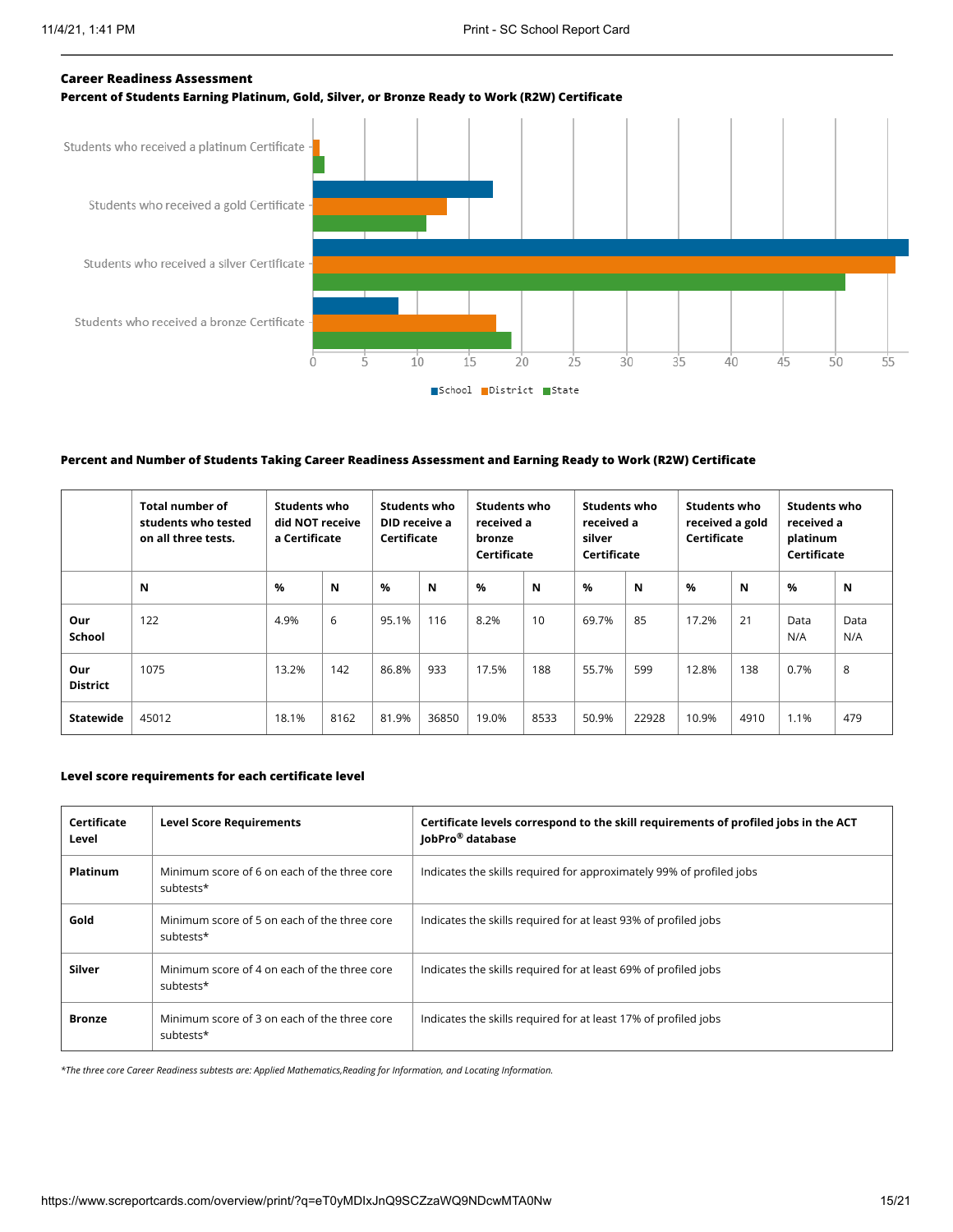#### **Advanced Placement and International Baccalaureate ®**

Advanced Placement (AP) and International Baccalaureate (IB) are rigorous programs dedicated to educational excellence. AP and IB courses provide a challenging educational program that prepares students for selective universities and colleges. AP exams are scored on a scale of 1-5; IB exams are scored on a scale of 1-7.

|                                                                    | <b>Advanced Placement</b> | International Baccalaureate $^\circledR$ |
|--------------------------------------------------------------------|---------------------------|------------------------------------------|
| Percent of Exams with Passing Scores (: 3 OR higher/: 4 or higher) | 100.0%                    | Data N/A                                 |
| Number of Students Taking Exam                                     |                           | Data N/A                                 |
| Number of Exams Administered                                       |                           | Data N/A                                 |

#### **Dual Enrollment**

This measure provides the percentage of students (11th and 12th grade students) enrolled in dual credit / dual enrollment classes during the school year who obtain a grade that provides college credit (grade of C or better).

| Number of students enrolled in Dual Enrollment Courses                                                                    | 156   |
|---------------------------------------------------------------------------------------------------------------------------|-------|
| Percent of students enrolled in Dual Enrollment Courses                                                                   | 70.0% |
| Percent of 11th/12th grade students who completed six hours of dual enrollment course<br>work with a grade of C or higher | 57.8% |

#### **The SAT**

The SAT is a standardized test often used in the college admissions process. Its' aim is to assess the student's readiness for college. The current test consists of two 800 point sections testing Evidence-Based Reading and Writing (ERW) and Mathematics. The highest composite score on the SAT is 1600. Most students take the test, which is offered several times per year, during their junior or senior year of high school. The district and state averages are included for comparison. State averages for SAT data are based on regular public schools and do not include private schools in the state.

|                                                                                                                    | <b>Percent of Students Tested</b> | Average Evidence-Based<br><b>Reading and Writing Score</b> | Average Math<br>Score | <b>Average Composite</b><br>Score |  |
|--------------------------------------------------------------------------------------------------------------------|-----------------------------------|------------------------------------------------------------|-----------------------|-----------------------------------|--|
| Our School                                                                                                         | 100.0                             | 567                                                        | 535                   | 1102                              |  |
| <b>Our District</b>                                                                                                | 53.2                              | 546                                                        | -517                  | 1063                              |  |
| Statewide                                                                                                          | 46.4                              | 524                                                        | 504                   | 1028                              |  |
| The bighest compasite scare on the CAT is 1600. For each of the two sections of the test, the bighest scare is 200 |                                   |                                                            |                       |                                   |  |

*The highest composite score on the SAT is 1600. For each of the two sections of the test, the highest score is 800.*

*Note: The new SAT data (as of 2017) cannot be compared to that of previous years because the redesigned SAT is a different assessment using a different scale.*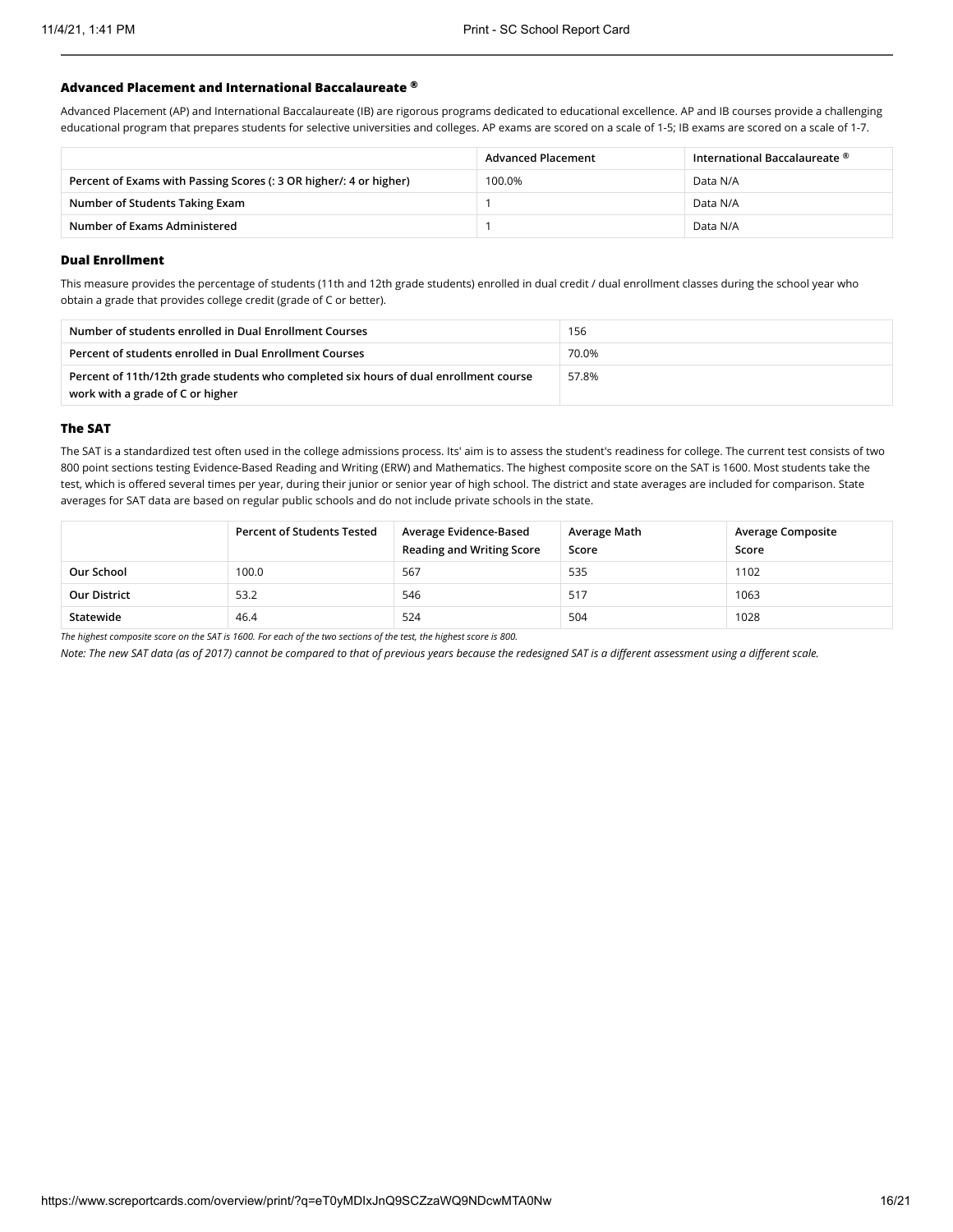### State Goals

Federal law requires that each state report card include long-term goals and measurements of interim progress for all students and defined subgroups of students. This section reports the long-term goals and performance of all students statewide. Information on subgroup performance may be found in the "" section on the main page.

|                                                               | <b>Baseline</b> |       | <b>Targets</b> |       | <b>Current Year</b> |
|---------------------------------------------------------------|-----------------|-------|----------------|-------|---------------------|
| <b>State Goals</b>                                            | 2017            | 2020  | 2026           | 2035  | 2021                |
| Percent scoring level 2 or above - English/ELA - All Students | 74.2%           | 79.5% | 82.1%          | 90.0% | Data N/A            |
| Percent scoring level 2 or above - Math - All Students        | 75.8%           | 79.5% | 82.1%          | 90.0% | Data N/A            |
| Percent scoring level 3 or above - English/ELA - All Students | 43.2%           | 47.7% | 56.6%          | 70.0% | Data N/A            |
| Percent scoring level 3 or above - Math - All Students        | 46.0%           | 50.0% | 58.0%          | 70.0% | Data N/A            |
| Percent of Students Graduating On-Time* (All Students)        | 82.6%           | 83.8% | 86.3%          | 90.0% | Data N/A            |
| Percent of EL Students meeting 70% proficiency target         | 31.0%           | 37.4% | 50.2%          | 70.0% | Data N/A            |

*\*On-time graduation means graduation within four years of the initial enrollment in High School.*

#### **State Goals Defined As:**

90% of Students at Level 2 or higher on following state assessments 70% of Students at Level 3 or higher on following state assessments

| Level | Elementary/Middle Schools English language arts<br>(ELA) and Math Based on SC READY Results | High School End-of-Course Assessment<br>in English language arts (English 1)<br>and Math (Algbra 1) | SC ALT*      |
|-------|---------------------------------------------------------------------------------------------|-----------------------------------------------------------------------------------------------------|--------------|
|       | Does Not Meet Expectations                                                                  |                                                                                                     | Emerging     |
|       | Approaches Expectations                                                                     | D                                                                                                   | Foundational |
|       | Meets Expectations                                                                          |                                                                                                     | Increasing   |
|       | <b>Exceeds Expectations</b>                                                                 | B                                                                                                   | Applied      |
|       |                                                                                             | A                                                                                                   |              |

*\*SC ALT - is an alternate assessment that is developed to meet the needs of students with significant disabilities who cannot particiapte in the regular assessment even with appropriate accommodations.*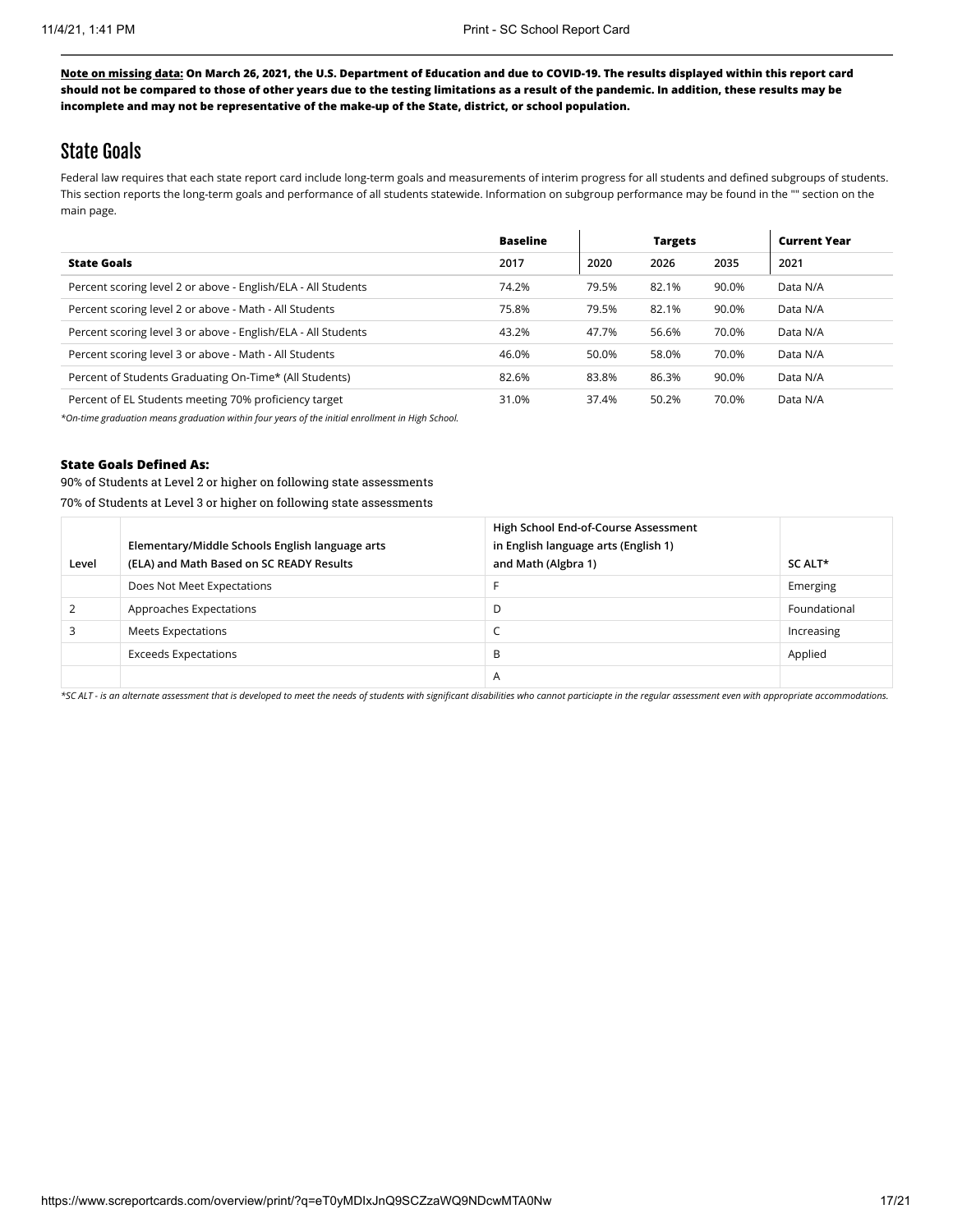### Student Engagement

Additional Information

|                                                                                | Our School | Change from Last Year |
|--------------------------------------------------------------------------------|------------|-----------------------|
| Percent of Students (7th and 8th grade) enrolled in high school credit courses | N/AV       | N/A                   |
| Percent of students served by gifted and talented program                      | 27.9       | Down from 29.8        |
| Percent of students retained                                                   | 0.4        | Up from 0.0           |
| Principal's/Superintendent's/Director's years at school/district               | 5          | Up from 2             |
| Percent of classrooms with wireless access                                     | 100        | No change             |
| Percent of students served by 1:1 learning                                     | 100        | No change             |
| (Note: Data are from prior school year)                                        | 2.0        | Down from 3.7         |
| Percent of 8th Graders with Individual Graduation Plan (IGP)                   | N/AV       | N/A                   |
|                                                                                |            |                       |

#### Results of Teacher, Student, and Parent Opinion Surveys

|                                                        | Teachers | Students | Parents |
|--------------------------------------------------------|----------|----------|---------|
| Number of surveys returned                             | 24       | 38       | 35      |
| Percent satisfied with learning environment            | 100.0%   | 92.1%    | 85.7%   |
| Percent satisfied with social and physical environment | 95.8%    | 86.8%    | 91.4%   |
| Percent satisfied with school-home relations           | 100.0%   | 97.3%    | 88.6%   |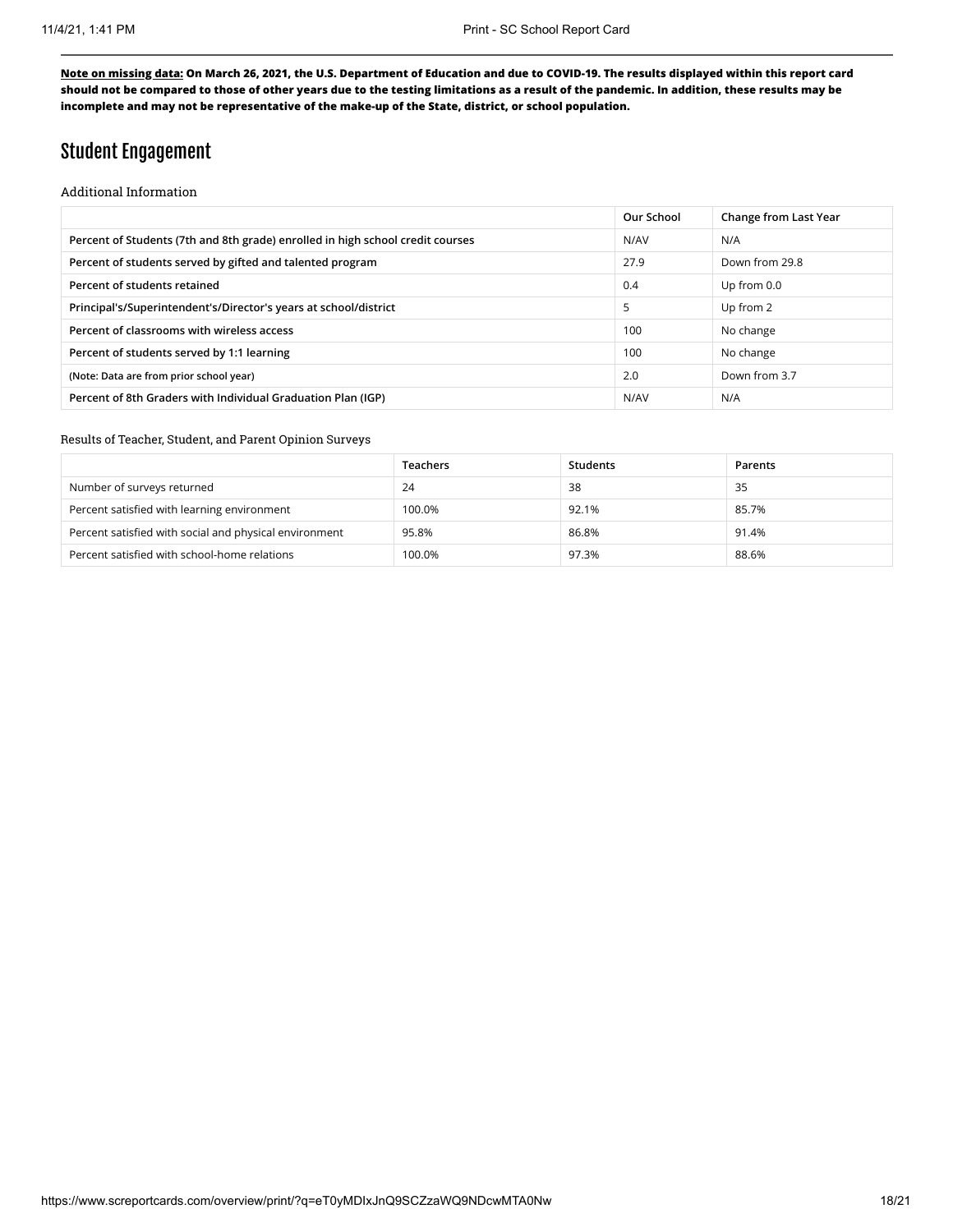### Classroom Environment

|                                                                       | Our School  | Change from Last Year |
|-----------------------------------------------------------------------|-------------|-----------------------|
| <b>Total Number of Teachers</b>                                       | 30          | Up from 28            |
| Teacher attendance rate                                               | 90.7        | N/A                   |
| Average teacher salary                                                | \$52,517    | Down from \$53,947    |
| Percent of teachers returning from previous year - current year       | 84.0        | Down from 90.9        |
| Percent of teachers returning from previous year - three year average | 91.6        | N/A                   |
| Percent of teacher vacancies for more than 9 weeks                    | 8.3         | Up from 0.0           |
| Prime instructional time                                              | 88.9        | N/A                   |
| Student-teacher ratio in core subjects                                | 31.5 to 1   | N/A                   |
| Percent of inexperienced teachers teaching in core classes            | 0.0         | No change             |
| Number of inexperienced teachers teaching in core classes             | $\mathbf 0$ | No change             |
| Percent of out-of-field teachers teaching in core classes             | 7.1         | Down from 18.2        |
| Number of out-of-field teachers teaching in core classes              |             | Down from 2           |

*ESSA regulations require states to post on their report cards information about teachers with emergency or provisional credentials. South Carolina does not award emergency or provisional credentials, thus that metric is not listed.*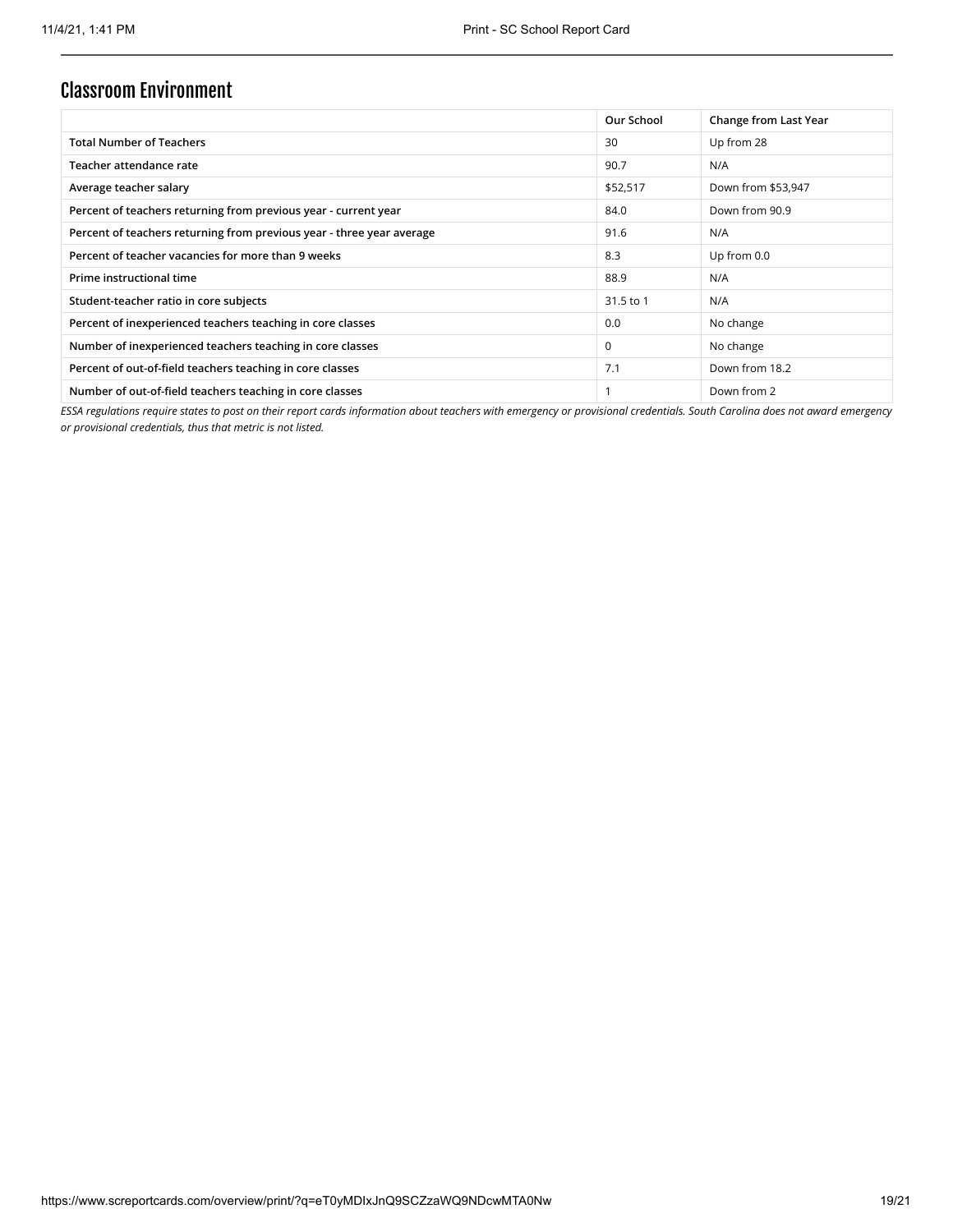# Student Safety

| <b>Evaluations By Parents</b>                                              | Percent Agree/Strongly Agree | <b>Total Responses</b> |
|----------------------------------------------------------------------------|------------------------------|------------------------|
| "My child feels safe at school."                                           | 94.3                         | 35                     |
| "My child's teachers and school staff prevent or stop bullying at school." | 71.5                         | 35                     |
| <b>Evaluations By Teachers</b>                                             | Percent Agree/Strongly Agree | <b>Total Responses</b> |
| "I feel safe at my school before and after hours."                         | 100.0                        | 24                     |
| "The rules for behavior are enforced at my school."                        | 95.8                         | 24                     |

Unsafe Incident Information as reported in the 2020-2021 Incident Management System (IMS)

|                                                                 | Number of Incidents |
|-----------------------------------------------------------------|---------------------|
| Have there been any incidents involving a firearm?              | <b>No</b>           |
| Was a homicide committed at your school?                        | No.                 |
| Incidents of rape or attempted rape                             | $\Omega$            |
| Incidents of sexual assault (not rape)                          | $\Omega$            |
| Incidents of robbery w/ weapon                                  | $\mathbf 0$         |
| Incidents of robbery w/ firearm or explosive                    | $\Omega$            |
| Incidents of robbery w/out weapon                               | $\mathbf 0$         |
| Incidents of physical attack w/ weapon                          | $\Omega$            |
| Incidents of physical attack w/ firearm or explosive            | $\Omega$            |
| Incidents of physical attack w/out weapon                       | $\Omega$            |
| Incidents of threats of physical attack w/ weapon               | $\Omega$            |
| Incidents of threats of physical attack w/ firearm or explosive | $\Omega$            |
| Incidents of threats of physical attack w/out weapon            | $\overline{1}$      |
| Incidents of possession of firearm or explosive                 | $\Omega$            |
| Students with in-school suspensions                             | $\mathbf 0$         |
| Students with out of school suspensions                         | 11                  |
| Students expelled                                               | $\Omega$            |
| School related arrests and referrals to law enforcement         | $\Omega$            |
| Incidents of bullying and harassment                            | 3                   |

NOTE: For additional information, visit the National Civil Rights Data Collection (CRDC) website here: